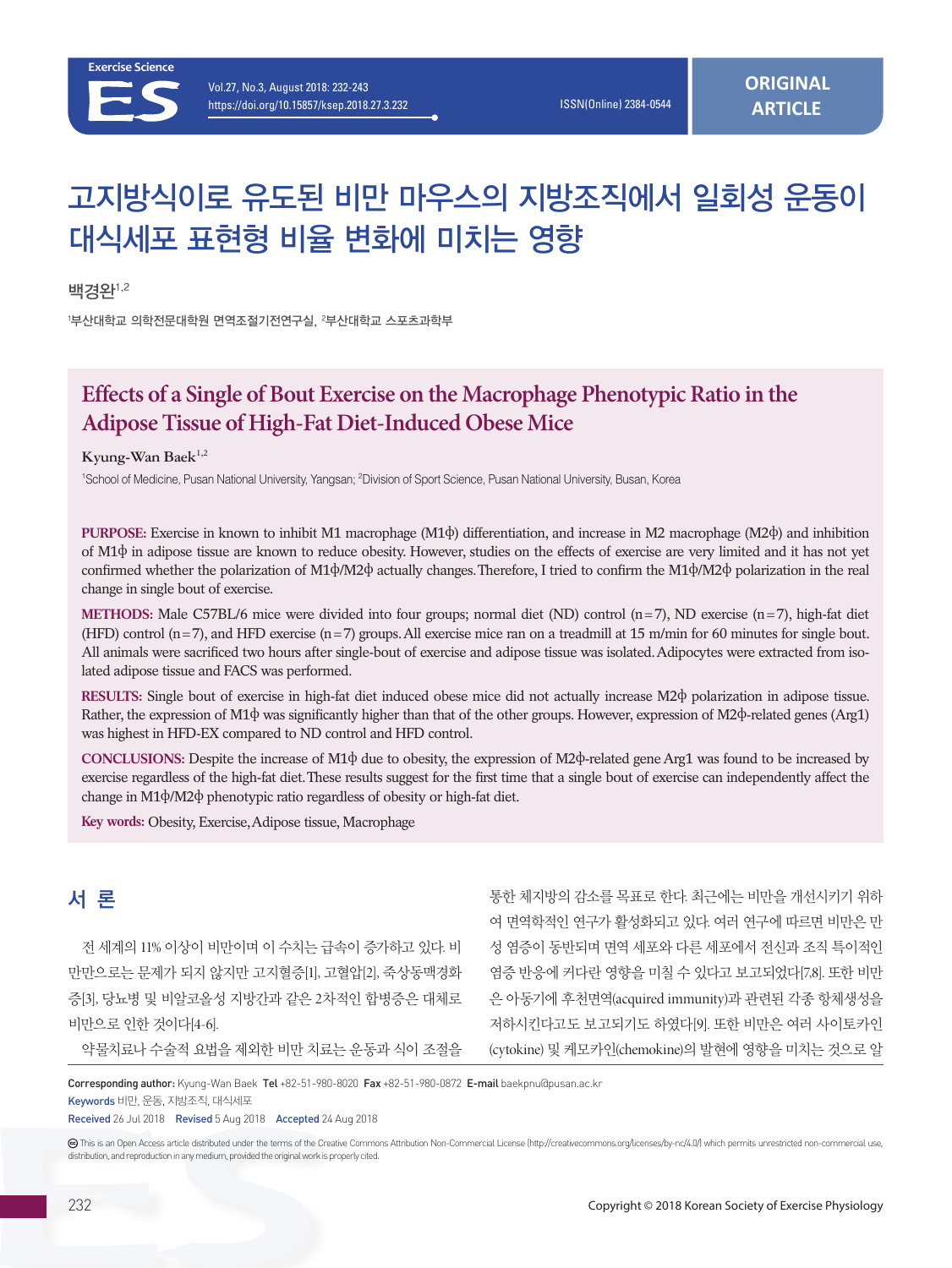려져 있다[10-13]. 만성 및 내인성 특징을 지닌 비만 관련 염증은 일반 적인 염증 반응과는 다르다. 이러한 염증 반응에는 대식세포(macrophage), 수지상세포(dendritic cell) 그리고 T 세포 및 B 세포가 포함된다 [14,15]. 특히, 비만 환자는 M1 대식세포(M1ф)[16,17], Th1 (T helper 1) 세포 및 세포 독성 T (CTL) 세포가 비정상적으로 증가되어 있고[18], Th2 및 Treg (regulatory T) 세포가 감소되어 있다[18,19]. 따라서, 비정상 적인 면역계를 조절함으로써 비만이 개선될 수 있다고 제안하고 있다.

같은 맥락에서 M2 대식세포(M2ф), Th2 (T helper 2) CD4 (cluster of differentiation)+ T 세포, Treg 세포, 호산구(eosinophil) 및 선천성 림프구 (innate lymphoid) 세포는 적절한 운동에 의하여 증가할 수 있으며, 비 정상적으로 증가된 M1ф, Th1, Th17 (T helper 17) 및 CTL을 정상수치 로 낮추어 면역학적인 항상성을 유지시킬 수 있다[20]. 따라서 비만 치 료에 대한 운동의 효과는 칼로리 소모를 통한 부정적 에너지 균형과 신진대사의 활성화뿐 아니라 면역체계의 정상화와 커다란 관련이 있 는 것으로 생각된다. 운동을 통한 면역체계의 정상화와 활성화는 세포 전달물질의 작용이 전신의 지방조직까지 미치게 하여 지방분해를 촉 진하게 된다[21]. 즉, 운동을 통해 면역계가 활성화되고 M1ф/M2ф의 적절한 비율 변화가 동반되면 세포전달물질의 작용이 원활해지고 전 신의 지방조직의 지방분해를 촉진하게 됨으로써 비만의 개선에 효과 적일 수 있다. 이러한 작용은 면역체계의 정상화와 대식세포의 비율 변 화를 통해 비만의 개선에 긍정적인 영향을 미칠 수 있다는 것을 의미 하며, 비만을 개선하기 위한 면역학적 접근의 핵심 논리이다.

비만의 개선을 위한 면역학적 접근의 핵심 논리를 입증하기 위하여 많은 연구가 이루어졌으며 지방조직에서 M1ф/M2ф 비율에 대한 연구 는 장기간의 운동을 통해 mRNA 수준에서 M2ф의 발현이 증가함을 보여주었다[22]. 연구 결과는 장기간의 운동을 통한 M1ф에서 M2ф로 의 표현형 비율 전환을 통해 지방조직에서 대식세포의 비율을 효과적 으로 조절할 수 있다는 것을 입증하였다. 이러한 장기간의 운동의 만 성적인 운동의 효과는 항염증 효과와 인슐린 신호 전달 및 민감도가 향상되기 때문에 신체 활동이 인슐린 저항성 치료에 유용한 방법이 될 수 있다는 사실이 입증되었다[23-25]. 또한 최근의 연구에서는 급성 운동 프로토콜을 이용한 비만 랫드(rat)의 toll-like receptor 4 (TLR4) 신 호 전달 경로를 둔화시켜 백색지방조직(white adipose tissue, WAT)의 염증을 감소시켰음을 확인하였다[26]. 그리고 해당 연구에서 운동은 WAT에서 항염증 효과가 있음을 보여주었다. 마찬가지로 CD68 및 CD14의 발현 감소, 대식세포 특이적 지표에 의해 동물에서 입증된 사 실들이 사람에서도 확인되었다[23]. 이러한 사실을 바탕으로 수행된 일회성 운동 연구에서는 일회성 운동만으로도 인터루킨-10(IL-10)의 발현 증가로 표현형 비율변화를 가져올 수 있다고 제안되었다[27]. 하 지만 비만동물이나 비만인을 대상으로 운동을 통해 지방조직에서의 M1ф/M2ф의 비율 변화로 비만개선을 가져올 수 있음에도 불구하고 관련된 논문은 최근의 종설 논문에서도 언급하고 있을 정도로 부족 한 실정이다[28].

지방조직에서 M1ф/M2ф 비율 변화와 관련된 여러 연구들은 면역학 적인 접근의 핵심을 어느 정도 입증하였다. 장기간의 운동과 관련된 지 방조직에서의 M1ф/M2ф 비율 변화 관련 연구에서는 다양한 분자생 물학적인 기법 중 real-time PCR (qPCR) 결과로 도출된 mRNA 수준에 서의 대식세포 관련 유전자의 발현 차이를 확인하였고, 이를 통해 M1 ф에서 M2ф로의 표현형 변화가 일어날 수 있다고 제안하였다[29]. Oliveira와 그의 동료들의 일회성 운동 관련 연구에서는 western blot을 이용하여 지방세포(adipocyte)에서 세포사멸에 관여하는 protein kinase B의 인산화 정도를 확인하였다. 또한 면역조직화학염색법(immunohistochemistry, IHC)을 수행하여 지방조직에서 전체 대식세포의 수 가 어떻게 변화하는지 확인하기도 하였고, mRNA 수준에서 M2ф로의 표현형 변화에 영향을 미칠 수 있음을 시사하였다[27]. 또한 국내 연구 진은 비만쥐를 대상으로 운동이 대식세포 침윤 관련 유전자 발현을 저해시킬 수 있다고 보고하기도 하였다[30].

이와 같이 장기간의 운동과 일회성의 운동 모두 M1ф/Mф의 비율을 변화시켜 비만을 개선시킬 수 있는 가능성이 여러 연구에서 확인되었 다. 그럼에도 불구하고 여러 연구자들은 M1ф/M2ф의 실질적인 분극 변화를 합리적인 방법으로 확인하지 않아 지방조직에서 대식세포 분 화 관련 유전자들의 발현 차이가 실제로 M1ф/M2ф 분극에 변화를 가 져왔는지는 여전히 확인된 바가 없다. 또한 Oliveira와 그의 동료 연구 자들은 일련의 운동 및 면역관련 연구에서 연구 부정을 저질러 논문 게재가 철회되기도 하여 연구결과의 진실성이 의심되기도 한다[26,31].

따라서 일회성 운동과 장기간의 운동 모두 M1ф/M2ф의 변화를 가 져올 수 있다는 기존의 연구결과를 재검증하고 운동에 의한 지방조직 에서의 실질적인 M1ф/M2ф 분극 변화를 확인하고자 하기 위한 추가 적인 연구가 필요하다. 또한 합리적인 M1ф/M2ф 비율을 산정하기 위 해서는 TNF-α, MCP-1 그리고 TLR4와 같이 지방세포와 대식세포에서 모두 발현되는 면역학적 매개변수(parameter)를 제외하여야 한다. 이 를 위해서는 지방조직에서 지방세포를 분리하고 대식세포에서만 발현 되는 F4/80을 인지하여 살아있는 세포에서 측정되어야 한다. 이전의 연구들은 이전의 장기간 운동관련 연구에서도 이러한 연구의 제한점 을 정확하게 인지하고 있었다[22]. 따라서 우리는 형광표지세포분류기 (fluorescence-activated cell sorter, FACS)를 이용하는 것이 합리적이라 고 판단하였다. 유세포분석기(flow cytometry) FACS는 각각의 다른 항 체로 형광표지된 세포를 분석하여 두 종류 이상의 세포군의 정확한 선별이 가능하며 컴퓨터로 해석된 정보로 바로 그 세포의 유형의 분석 이 가능한 방법으로 면역학에서 폭넓게 사용된다. 국내의 운동과 면역 관련 연구에서도 활용되는 방법이기도 하다[32,33].

궁극적으로 일회성 운동과 장기간의 운동에 대한 효과를 모두 검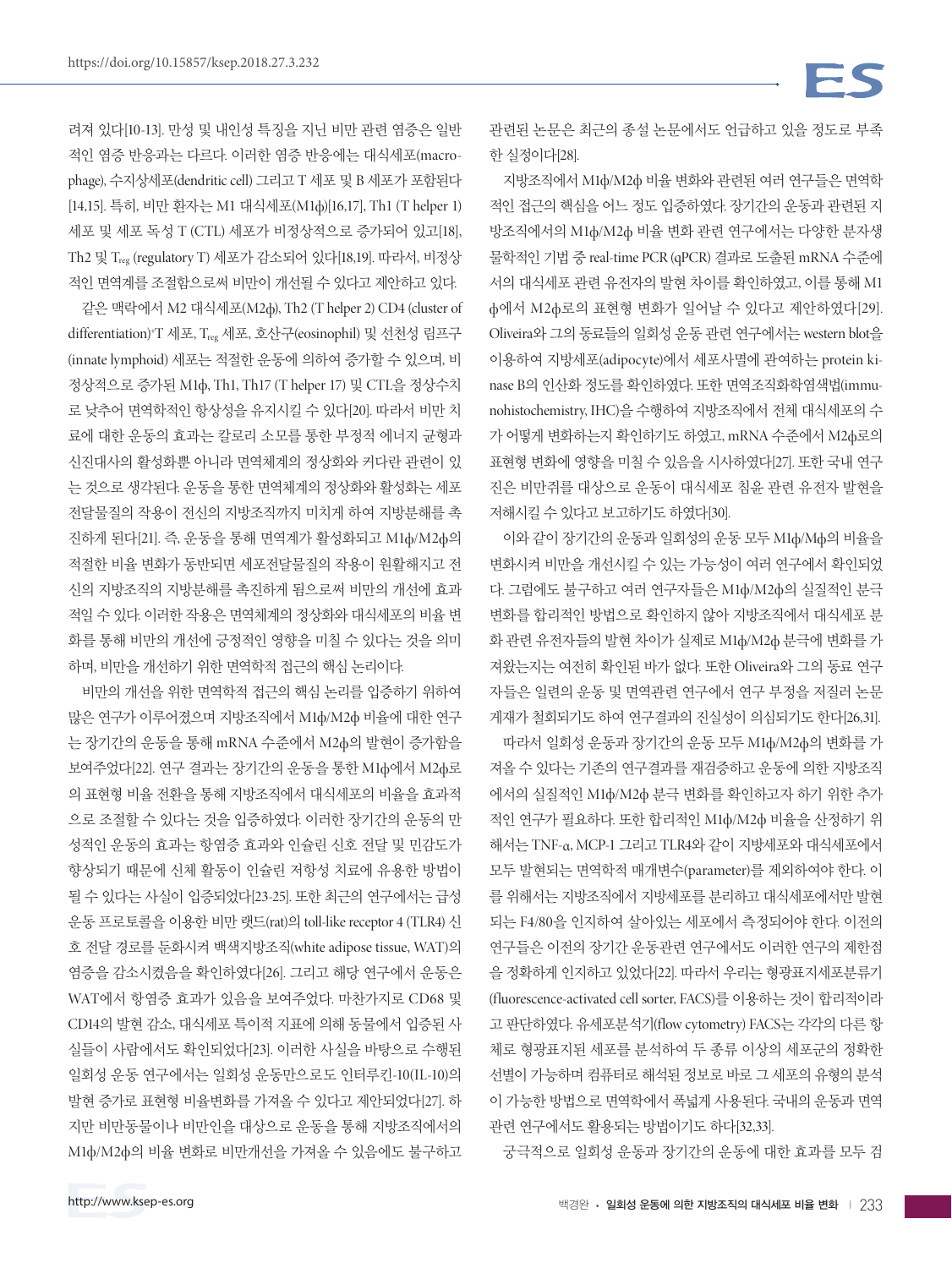# $\equiv$   $\subset$

증해야 하지만 본 연구자는 장기간의 운동을 통한 변화를 확인하기 이전에 급성면역반응과 대식세포의 변화를 확인하는 것이 우선적이 라고 생각하였다. 그리고 비만과 인슐린 내성과 관련된 전 염증 상태 와 관련하여 비만에서의 지방은 WAT로 축적되는 것이 알려져 있고, WAT에서의 대식세포의 침윤(infiltration)이 비만 관련 인슐린 저항성 발달에 필수적인 것으로 알려져 있다[34-36]. 따라서 운동과 비만 개선 에 관련한 대식세포의 변화가 가장 의미 있는 부위는 대표적인 WAT 로 알려진 부고환(epdidymal) 지방조직이다[34-36]. 또한 앞서 언급한 이전의 운동과 지방조직의 대식세포 변화 관련 연구에서도 부고환 지 방조직을 이용하였기 때문에 이전 연구와의 수평적 비교 검증을 위하 여 부고환 지방조직을 선정하였다.

따라서 본 연구자는 세포를 특성에 따라 분류하기 위하여 FACS를 사용하였으며, 일회성 운동을 실시한 후 부고환 지방조직에서 지방세 포를 분리하여 그 중 살아있는 전체의 대식세포를 동정하고 M1ф와 M2ф를 각각 형광표지하여 M1ф/M2ф의 표현형 차이에 따라 분류하 여 대식세포의 분극이 실제로 어떻게 변화하는지 확인하고자 하였다.

## 연구 방법

#### 1. 연구 설계

6주령의 수컷 C57Bl/6 종 마우스 28마리를 분양받아 10주간 사육되 었다. 실험기간 동안 실험동물 중 14마리는 일반식이를 섭취하였으며 나머지 14마리는 고지방식이를 섭취하여 비만이 유도되었다. 10주간 의 사육이 끝난 후 일반식이를 섭취한 실험동물 중 7마리와 고지방식 이를 섭취한 실험동물 중 7마리를 각각 무작위 선별하여 실험 종료일 에 일회성 운동을 실시하였다. 따라서 최종 집단 구성은 일반식이군 (normal diet control, ND control;  $n=7$ ),  $\frac{9}{27} \frac{1}{5}$ ; (ND exercise, ND-EX; n = 7), 고지방식이군(high-fat diet control, HFD control; n = 7) 그리고 고 지방운동군(HFD exercise, HFD-EX; n =7)으로 이루어졌다(Fig. 1). 실 험동물은 자동 항온 및 항습 그리고 12시간 자동 명암주기 시스템이 설치된 동물실험실에서 사육되었다. 또한 식이와 음수는 자유식이(ad libitum)로 공급되었다. 본 연구는 부산대학교 동물실험윤리위원회의 승인(PNU-2017-1669)을 받아 실시되었다.

#### 2. 운동 방법 및 체중 및 식이섭취량 측정

모든 일회성 운동 집단은 동물용 트레드밀(DJ-344; Daejong Instrument Industry, Daejeon, Korea)에서 운동을 수행하였다. 마우스의 운동 강도는 명확한 기준이 있지는 않으나 대체로 12-20 m/min의 속도로 30 분에서 1시간가량 수행된다. 특히 실험에 사용된 C57BL/6 마우스는 젖 산 역치를 통한 임계속도 추정 연구에서 약 18.7 m/min의 임계속도를 가지는 것으로 알려졌다[37]. 따라서 그 이상의 속도는 마우스에게 극도



**Fig. 1.** Experimental design.

의 스트레스가 주어져 오히려 운동자체의 효과보다는 중재요소가 아 닌 스트레스가 대식세포의 변화에 더 큰 영향을 미칠 수도 있을 것으 로 예상되었다. 운동강도 설정을 위해 최종 실험 2주 전 하한 속도 12 m/min과 상한 속도를 18.7 m/min으로 정하여 예비실험을 통하여 15 m/min의 속도는 정상 마우스와 비만 마우스 모두 트레드밀에서 뒤처 지지 않으면서도 1시간가량 운동을 수행할 수 있는 최적의 속도임을 확 인하였다. 따라서 일회성의 운동은 트레드밀 작동 후 5분간 5 m/min의 속도로 웜-업을 실시하고 이후 60분 동안 15 m/min의 속도로 운동을 수행되었다. 운동 수행이 끝난 후 5분 동안 5 m/min의 쿨-다운을 실시 하였다. 운동을 하지 않은 집단들도 운동집단의 운동시작에 맞추어 식 이공급을 중단하고 일회성 운동 실시 중에 트레드밀과 같은 공간에 배 치하여 트레드밀의 소음과 진동을 느끼도록 하였다. 체중과 식이섭취 량은 실험기간 동안 매주 1회 측정되었다.

#### 3. 분석 방법

#### 1) 조직 채취

연구목적에 따라 일회성 운동에 대한 운동과 식이의 영향을 모두 포함하기 위하여 10시간 이상의 장시간 절식은 실시하지 않았다. 장시 간의 절식 또한 대식세포의 변화에 영향을 미친다고 알려져 있으며, 음식 섭취 후 인슐린의 작용에 의해 대식세포 관련 유전자 발현이 영 향을 받을 수 있다[34]. 따라서 절식은 최소화하되 최종 식이 섭취 후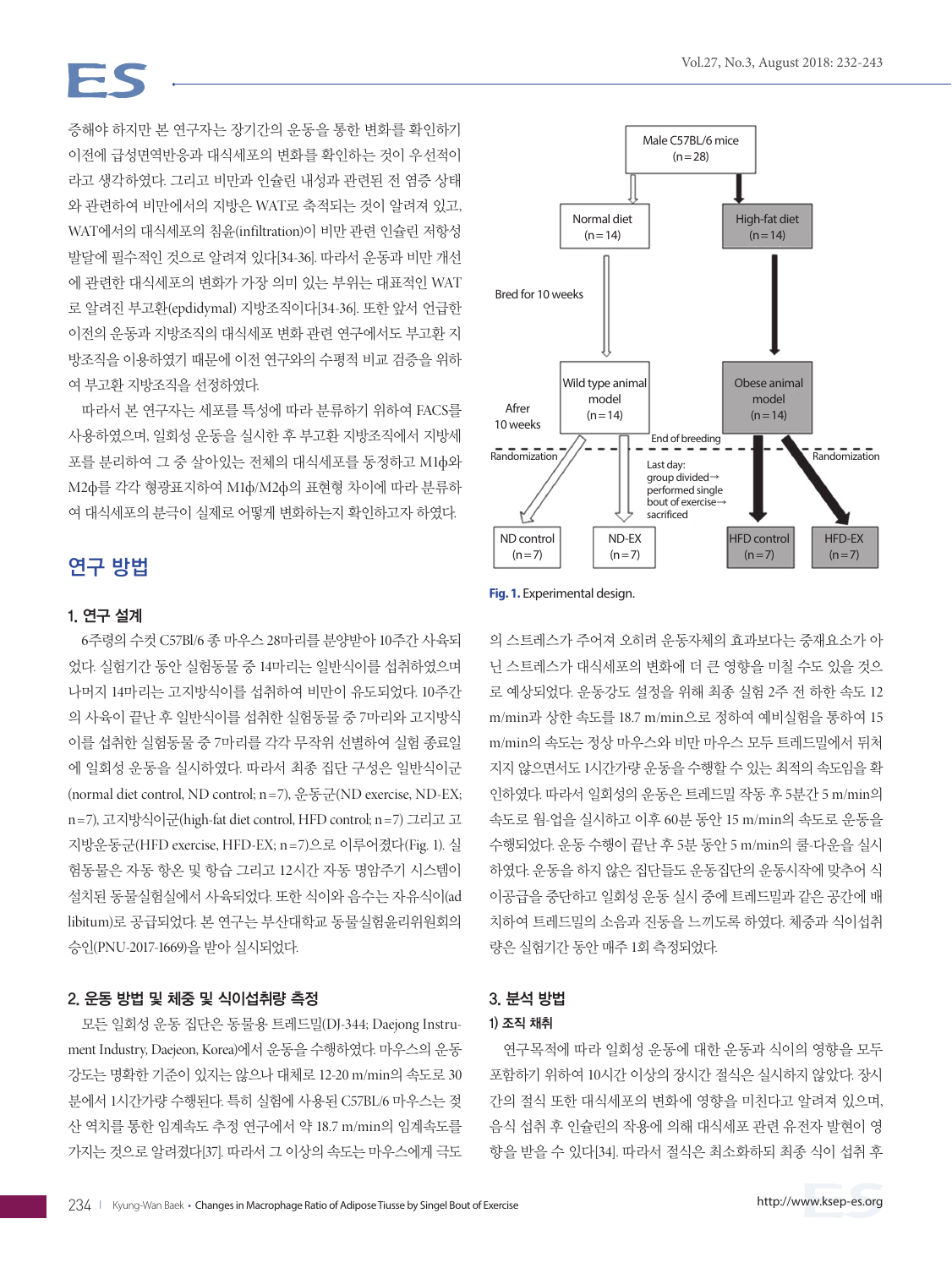혈당과 인슐린의 수치가 기저치로 돌아올 수 있도록 단시간의 절식을 실시하였다. 이에 따라 ND control과 HFD control은 일회성의 운동을 수행하는 동안 절식을 수행하였고, 최종 운동 후 식이섭취는 인슐린의 분비를 증가시키고 대식세포의 변화에 영향을 미치므로 ND-EX와 HFD-EX는 식이를 공급하지 않고 음수만 정상적으로 공급하였다. 또 한 운동이 대식세포에 미치는 반응은 급속도로 변화하지만 운동에 의 한 급성적인 저산소증(hypoxia) 또한 대식세포 변화에 큰 영향을 미치 므로 최소한의 호흡관련 인자들이 정상상태로 돌아올 때까지 2시간 동안 휴식을 취하였다[38]. 음수는 정상적으로 공급되었다. 모든 실험 동물은 이산화탄소로 희생시키고 복부를 절개하여 대표적인 WAT인 부고환 지방조직을 채취하였다. 채취한 지방조직은 0.9% 생리식염수로 세척하여 FACS 분석에 즉시 이용되었다.

#### 2) 경구당부하 검사(oral glucose tolerance test, OGTT)

체중변화뿐만 아니라 비만으로 인한 대사적 이상이 발생하였는지 확인하기 위하여 OGTT를 실시하였다. OGTT는 실험종료 2주일 전에 실시하여 OGTT에 실시되는 절식과 꼬리정맥의 미세한 상처에 대한 영향을 피하고자 하였다. 17시간의 절식 후에 OGTT가 실시되었다. 절 식 시작 전 깨끗한 케이지로 실험동물을 옮긴 후 식이공급을 중단하 여 깔집이나 사료 부스러기 등에 의한 공복 혈당의 개입요소들을 완벽 히 차단하였다. 음수는 정상적으로 공급하였다. 꼬리정맥을 면도날로 약하게 베어내 혈액을 채취하고 공복 시 혈당을 측정하였다. 이후 20% 의 포도당 수용액을 곡선 위관(curved gavage needle) 삽입을 통하여 경구투여하였으며, 투여량은 17시간 절식 후 측정된 공복시 체중에 근 거하여 설정되었다 (공복시 체중 [g]×10 =20% 포도당 수용액 투여량 [μL]). 포도당 수용액의 경구투여 후 꼬리정맥을 가볍게 압박하여 맺 힌 혈액을 각 15분, 30분, 1시간 그리고 2시간 후 측정지에 점적하여 측 정되었다. 모든 혈액은 ACCU-CHEKⓇ active (Roche Diabetes Care GmbH, Mannheim, Germany) 혈당측정기를 이용하여 측정되었다. OGTT 중 포도당 제거율을 평가하기 위하여 시간 경과에 따른 혈당치 를 측정하여 꺾은선 그래프로 나타내어 곡선하면적(area under the curve, AUC)을 삼각함수법(trigonometric function)으로 계산하였다 [39]. 전체적인 추세를 결정하기 위하여 총 AUC를 계산하고 비교하였 다. 처음 30분(T0-T30)을 비교하여 초기 인슐린 반응의 차이를 추정했 다. 또한 나머지 시간(T30-T120)의 AUC를 비교하여 혈당 제거율이 인 슐린의 작용 후 혈당제거 능력을 평가하였다.

#### 3) FACS

지방조직의 살아있는 세포에서 M1ф/M2ф의 분극을 확인하기 위해 희생 즉시 지방조직을 적출하여 수행되었다. 실험동물의 지방조직을 생리식염수로 세척한 뒤 잘게 자르고 2%의 소혈청알부민(bovine se-

rum albumin, BSA)과 클로스트리듐속(*Clostridium histolyticum*)에서 추출되어 만들어진 0.5 g/L의 type 1 collagenase (Sigma-Aldrich, St. Louis, MO, USA)가 첨가된 HEPES (4- (2-hydroxyethyl)-1-piperazineethanesulfonic acid) buffer (pH7.4)에 넣고 37°C에서 1시간 소화시 켰다. 소화된 지방조직은 100 μm의 거름망에 걸러 원심분리용 튜브 (conical tube)에 받아낸 후 1,200 rpm으로 5분간 원심분리 하였다. 지 방조직에서 분리된 지방세포는 혈구계산판(hemocytometer)을 이용하 여 세포 수를 계산하였다. 세포의 생존율은 90% 내외였다. 세포 수를 계산한 후, 다시 1,200 rpm에서 5분간 원심분리하고 2×10<sup>6</sup> cells/mL가 되도록 FACS buffer (2 mM EDTA, 0.5% BSA)로 재부유(resuspend)시 켰다. 이후 빛을 차단한 4°C 냉장고에서 혼합기(shaker)로 30분 동안 저 지항체(blocking antibody, 20 μg/mL)를 넣고 잘 섞이도록 하였다. 다시 형광복합항체(fluorophore-conjugated antibody)와 동형대조항체(isotype control antibody)를 넣고 50분간 반응시켰다. 지방세포는 anti-F4/80-FITC, anti-CD11c-PE 그리고 anti-CD206-APC (eBioscience, San Diego, CA, USA) 항체로 형광표지되었다. 형광표지 후 FACS (FACS Canto™ II, BD Biosciences, San Jose, CA, USA)에서 모든 지방세포에서 살아있는 대식세포가 분류되었고 형광표지에 따라 대식세포의 유형 이 분류되었다. F4/80 항체는 모든 대식세포를 표지하고 CD11c 항체와 함께 이중표지 된 세포는 M1ф 그리고 CD206 항체와 함께 이중표지 된 세포는 M2ф로 분류되었다. 결과는 FlowJo software version 10 (Treestar, Ashland.OR, USA)으로 분석되었다 .

#### 4) qPCR

TissueLyser LT (Qiagen, Hilden, Germany) 균질기를 이용하여 1.5 mL의 분쇄용 튜브에 지방조직과 함께 50-mm의 쇠구슬과 TRIzol (Life Technologies, Carlsbad, CA, USA) 시약을 넣고 50 Hz에 5분간 분 쇄하여 균질화시킨 후 RNA를 추출하였다. cDNA는 M-MMLV RT (Promega, Madison, WI, USA) 반응 시약으로 합성되었다. 합성된 cDNA로 대식세포 분화와 관련된 유전자 발현을 분석하기 위하여 선 정된 유도형 NO 생성효소(inducible nitric oxide synthase, iNOS), 종양 괴사 인자-α (tumor necrosis factor alpha, TNF-α), 인터루킨-6 (interleukin-6, IL-6), 세포간부착분자(intercellular adhesion molecule, ICAM-1) 그리고 알기나제-1 (arginase-1, Arg1)을 분석하였다. 96 well-plate에 cDNA와 각 유전자별 프라이머 그리고 AMPIGENEⓇ qPCR Green Mix Lo-Rox (Enzo Life Science, Farmingdale, NY, USA)가 혼합된 샘플 을 삼중(triplicated) 분주하였다. 샘플들 사이의 mRNA 수준을 표준화 하기 위하여 glyceraldehyde 3-phaphate dehydrogenase (GAPDH)가 항 존 유전자로서 함께 증폭되었다. LightCyclerⓇ 96 real-time PCR system (Roche Diagnostics, Basel, Switzerland)을 사용하여 증폭 및 분석되었 다. 실험에 사용된 각 유전자별 프라이머 서열은 Table 1에 나타내었다.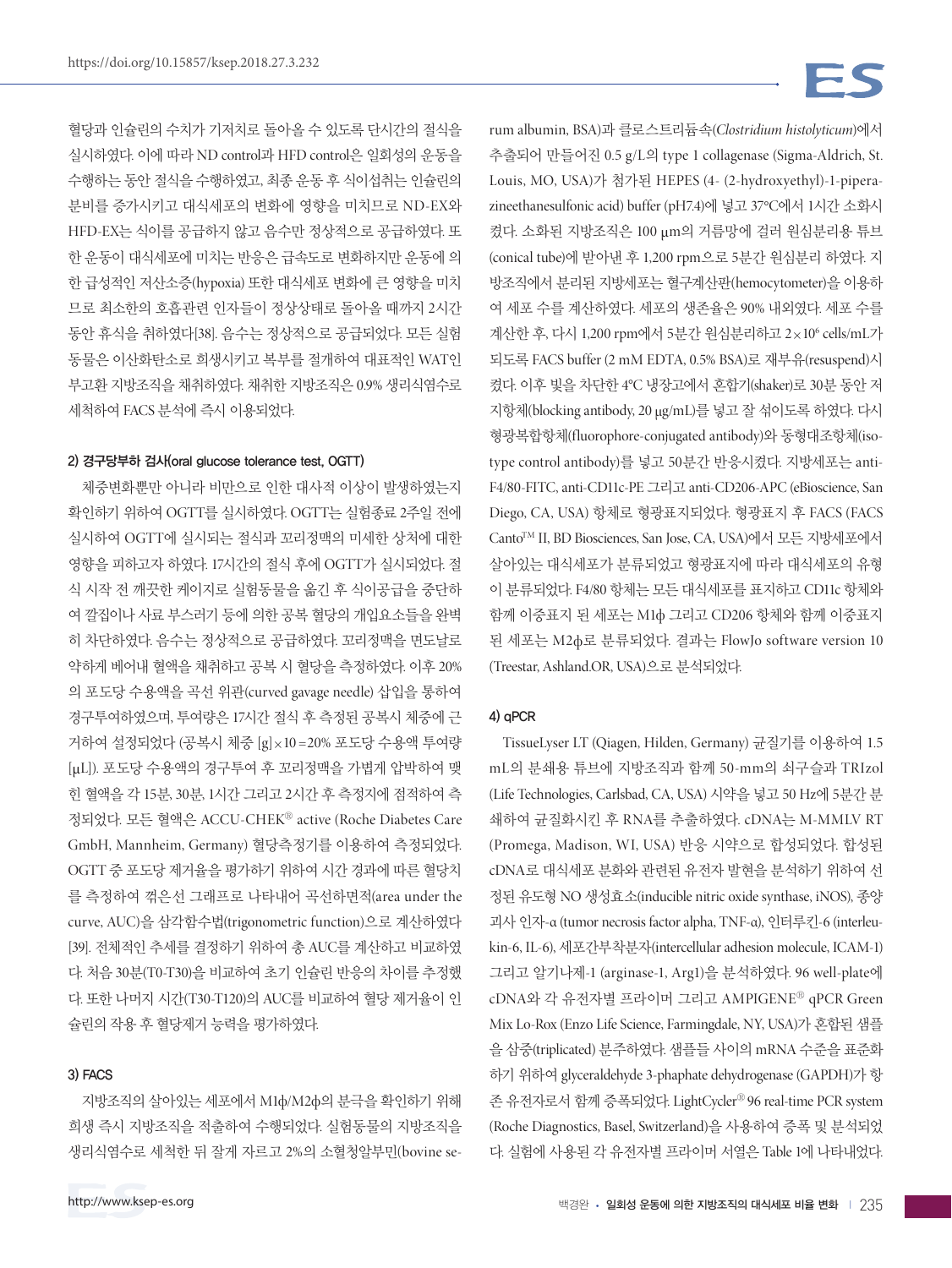실험 후 측정된 cycle threshold (Ct) 값을 2-ΔΔC(T)법에 의해서 결정하여 분석하였다[40].

### 4. 자료처리방법

통계분석은 SPSS software version 23 (SPSS, Inc., Chicago, IL, USA) 을 이용하여 수행되었다. FACS 결과는 집단 내 차이를 알기 위하여 독 립표본 *t*-검증(independent-samples *t*-test)을 수행하였고, 그룹 간 비교 를 위해 일원변량분석(one-way ANOVA)을 이용하였다. 체중변화와 OGTT 결과는 이원반복분산분석(two-way repeated measures ANO-VA)에 의해 분석되었고 사후검증은 Bonferroni의 방법을 사용하였다. qPCR 결과는 2-ΔΔC(T)법에 의하여 결정된 ND control 그룹의 ΔΔCt값 1 을 기준으로 나머지 그룹과의 독립표본 *t*-검증을 수행하였다. ND control 그룹을 제외한 나머지 그룹 간의 차이는 일원변량분석을 수행하 여 분석되었다. 모든 통계적 유의수준은 *p*< .05로 설정하였다.

## 연구 결과

### 1. 체중증가, 식이섭취 그리고 식이효율

10주간의 고지방식이 섭취를 통해 일반식이를 섭취한 집단과 고지 방식이를 섭취한 집단 사이의 신체적 특성과 식이경향을 비교하였다

|  |  | Table 1. Primer sequences of target genes for qPCR analysis |  |  |  |  |
|--|--|-------------------------------------------------------------|--|--|--|--|
|--|--|-------------------------------------------------------------|--|--|--|--|

| Gene         | Forward primer $(5' \rightarrow 3')$          | Reverse primer $(5' \rightarrow 3')$ |
|--------------|-----------------------------------------------|--------------------------------------|
| <b>GAPDH</b> | TGAAGCAGGCATCTGAGGG                           | CGAAGGTGGAAGAGTGGGAG                 |
| Arg1         | GGGGAAAGCCAATGAAG                             | <b>TGGTTGTCATCAGGGGAGTGT</b>         |
| <b>iNOS</b>  | <b>CCTCCTCCACCCTACCAAGT</b>                   | CACCCAAAGTGCTTCAGTCA                 |
| $TNF-\alpha$ | <b>CCTCCCTCTCATCAGTTCTA</b>                   | <b>ACTTGGTGGTTTGCTACGAC</b>          |
| $II - 6$     | TAGTCCTTCCTACCCCAATTTCC TTGGTCCTTAGCCACTCCTTC |                                      |
| $ICAM-1$     | CCTGATGGGCAGTCAACAGCTA ACAGCTGGCTCCCGTTTCA    |                                      |

(Table 2, Fig. 2). 그룹 간에 초기 체중에서는 유의한 차이가 없었고 최 종 체중과 총 체중증가 평균체중증가 그리고 식이섭취와 식이효율에 서 모두 고지방식이를 섭취한 집단에서 유의하게 높게 나타났다  $[p<.001, ND-fed$  {normal diet-fed animals (n = 14)} vs. HFD-fed {high-fat diet-fed animals (n =14)}]. 본 연구의 특성상 동물사육 마지막까지 그룹 분류를 하지 않았기 때문에 체중증가와 식이섭취 그리고 식이효율에 미치는 영향을 통계적으로 비교하는 자체가 무의미하므로 최종 실험 그룹 간 통계분석은 실시하지 않고 각 그룹의 개체별 특성만을 나타내 었다(Table 2). 또한 체중변화량에 있어서도 고지방식이를 한 집단에서 꾸준히 체중이 증가하여 최종체중에서 유의한 차이가 나타났다(*p*< .001, ND-fed vs. HFD-fed).

### 2. 혈당 측정 결과

모든 개체의 혈당 측정 시간별 결과치를 평균 비교하고 그래프로 나 타내고 경향을 나타내었다(Fig. 3A). 고지방식이를 섭취하여 비만이 유



**Fig. 2.** Body weight change during obesity induction phase. Data are presented mean±SD. \*\*\**p*<.001, ND-fed animals (n=14) vs. HFD-fed animals  $(n=14)$ .

**Table 2.** Information on weight change, food intake, and efficiency in the different groups during obesity induction phase

|                              | Total C57BL/6 mice $(n=28)$           |                  |                     |                                         |                      |  |  |
|------------------------------|---------------------------------------|------------------|---------------------|-----------------------------------------|----------------------|--|--|
|                              | Normal diet <sup>a</sup> ( $n = 14$ ) |                  |                     | High-fat diet <sup>b</sup> ( $n = 14$ ) |                      |  |  |
|                              | ND control $(n=7)$                    | $ND$ -EX $(n=7)$ | HFD control $(n=7)$ | $HFD-EX (n=7)$                          | $\mathrm{^{a}VS}$    |  |  |
| Initial weight (g)           | $21.3 \pm 0.71$                       | $21.4 \pm 0.76$  | $21.4 \pm 0.66$     | $21.6 \pm 0.90$                         | <b>NS</b>            |  |  |
| Final weight (g)             | $28.6 \pm 1.49$                       | $29.9 \pm 3.30$  | $47.4 \pm 2.77$     | $48.9 \pm 3.73$                         | $\frac{1}{2}$ .00*** |  |  |
| Total weight gain (g)        | $6.7 \pm 1.38$                        | $7.5 \pm 2.97$   | $26.1 \pm 2.11$     | $27.3 \pm 3.50$                         | $^{\circ}$ .00***    |  |  |
| Average weight gain (g/week) | $0.67 \pm 0.13$                       | $0.75 \pm 0.38$  | $2.6 \pm 0.40$      | $2.7 \pm 0.62$                          | $^{\times}$ .00***   |  |  |
| Food intake (g/week)         | $22.4 \pm 1.62$                       | $21.9 \pm 1.07$  | $17.5 \pm 3.12$     | $18.1 \pm 3.73$                         | $^{\circ}$ .00***    |  |  |
| FER <sup>c</sup>             | $0.04 \pm 0.01$                       | $0.04 \pm 0.01$  | $0.18 \pm 0.04$     | $0.19 \pm 0.04$                         | $\frac{500***}{500}$ |  |  |

Values are the mean±standard deviation.

<sup>a</sup>Normal diet fed; <sup>b</sup>high-fat diet fed; 'food efficiency ratio was calculated as body weight gain (g/week)/food intake (g/week).

<sup>NS</sup>No significant difference at *p* < .05.<br>>normal diet was significantly higher than high-fat diet; <sup><</sup>high-fat diet was significantly higher than normal diet.

\*\*\**p*<.001, significantly different between normal diet and high-fat diet.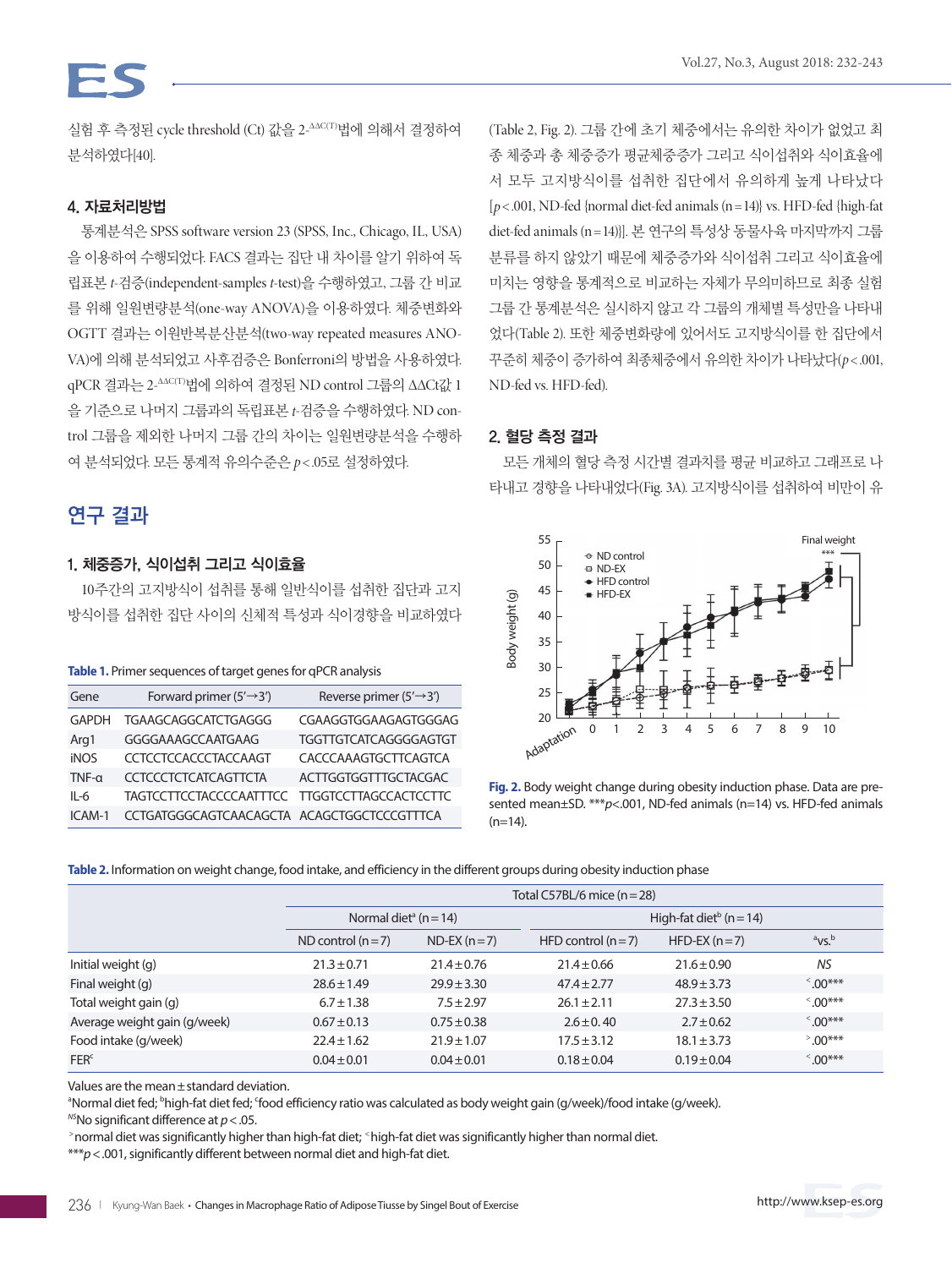

**Fig. 3.** Changes in control ability of blood glucose concentration after obesity induction phase. Data are presented mean±SD. (A) Time-dependent changes in blood glucose during OGTT. (B) Calculated AUC by blood glucose concentration during the entire OGTT. (C) Calculated AUC by blood glucose concentration up to 30 minutes after start OGTT. (C, D) Calculated AUC by blood glucose concentration between 60 and 120 minutes after start OGTT \**p*<.05, \*\*\**p*<.001, ND-fed animals (n=14) vs. HFD-fed animals (n=14).

도된 실험동물은 일반식이를 섭취한 집단에 비해 전체적으로 AUC가 넓은 경향을 보였다. 또한 포도당의 경구투여 후 15분 후에 유의하게 고지방식이를 섭취한 집단에서 혈당이 높게 나타났다. 30분 후에 혈당 치에서는 유의한 차이가 없었고, 이후 60분과 120분에서 고지방식이 집단에서 혈당치가 유의하게 높게 나타났다 (*p*< .001, ND-fed vs. HFDfed). AUC를 계산하여 전체면적(Fig. 3B)과 공복시 혈당과 경구투여 후 30분 이후(T0-T30)까지의 혈당 측정치(Fig. 3C) 그리고 1시간 이후부터 2시간 이후(T60-T120)의 혈당 측정치(Fig. 3D)의 AUC를 각각 계산하 여 분석하였다. 전체 AUC의 경우에서는 고지방식이를 섭취한 집단에 서 유의하게 AUC가 넓게 나타났다(*p*< .001, ND-fed vs. HFD-fed). T0- T30 AUC의 경우도 마찬가지로 고지방식이 집단에서 유의하게 높았으 며(*p* < .05, ND-fed vs. HFD-fed), T60-T120구간에서도 마찬가지였다 (*p*< .001, ND-fed vs. HFD-fed).

#### 3. 대식세포의 M1ф/M2ф 분극(polarization) 확인

모든 M1ф와 M2ф 각각의 특이적 표지자인 CD11c와 CD206이 지방 조직에서 추출된 모든 대식세포의 표지자인 F4/80으로 표지된 세포에 이중표지 되었고, FlowJo software로 분석된 분류결과 사진을 나타내 었다(Fig. 4A). 또한 모든 결과를 취합한 통계분석 결과를 나타내었다.

Fig. 4B에서는 FACS에서 F4/80으로 표지된 세포를 게이팅(gating)하고 확실한 M1ф와 M2ф를 확실히 분극된 세포만을 지정하여 비율을 도 출하고 그 값을 통계분석하였다. Fig. 4C에서는 M1ф와 M2ф의 합을 전체 대식세포라고 가정하고 100%로 환산한 다음 각각이 차지하는 비 율을 그래프로 나타내었다. Fig. 4B에서 대식세포의 분극은 ND control을 제외한 모든 그룹에서 유의미한 변화가 나타났다. ND-EX는 M2 ф가 유의하게 높은 것으로 나타났고(*p*< .01, M1ф vs. M2ф), 고지방식 이를 섭취한 HFD control과 HFD-EX는 반대로 M1ф로의 분극이 크게 나타나는 것으로 나타났다(*p* < .01, M1ф vs. M2ф in HFD control; *p*< .001, M1ф vs. M2ф in HFD-EX). Fig. 4C의 전체 비율에서는 M1ф/ M2ф의 비율 차이가 유의미한 그룹은 HFD-EX가 유일했으며, M1ф의 비율이 높았다(*p*< .05, M1ф vs. M2ф in HFD-EX). 각 그룹 간의 비교분 석은 M2ф의 분극이 얼마나 높았는지 확인하기 위하여 M2ф에서 M1 ф의 분극은 뺀 값으로 수행되었다(Fig. 4D). 그 결과 ND control에 비 하여 HFD-EX가 유의하게 M2ф로의 분극이 낮았고(*p*< .05, ND control vs. HFD-EX), M2ф의 분극이 가장 컸던 ND-EX에 비해 HFD control과 HFD-EX도 유의하게 발현이 낮게 나타났다(p<.01, ND-EX vs. HFD control; *p*< .001, ND-EX vs. HFD-EX).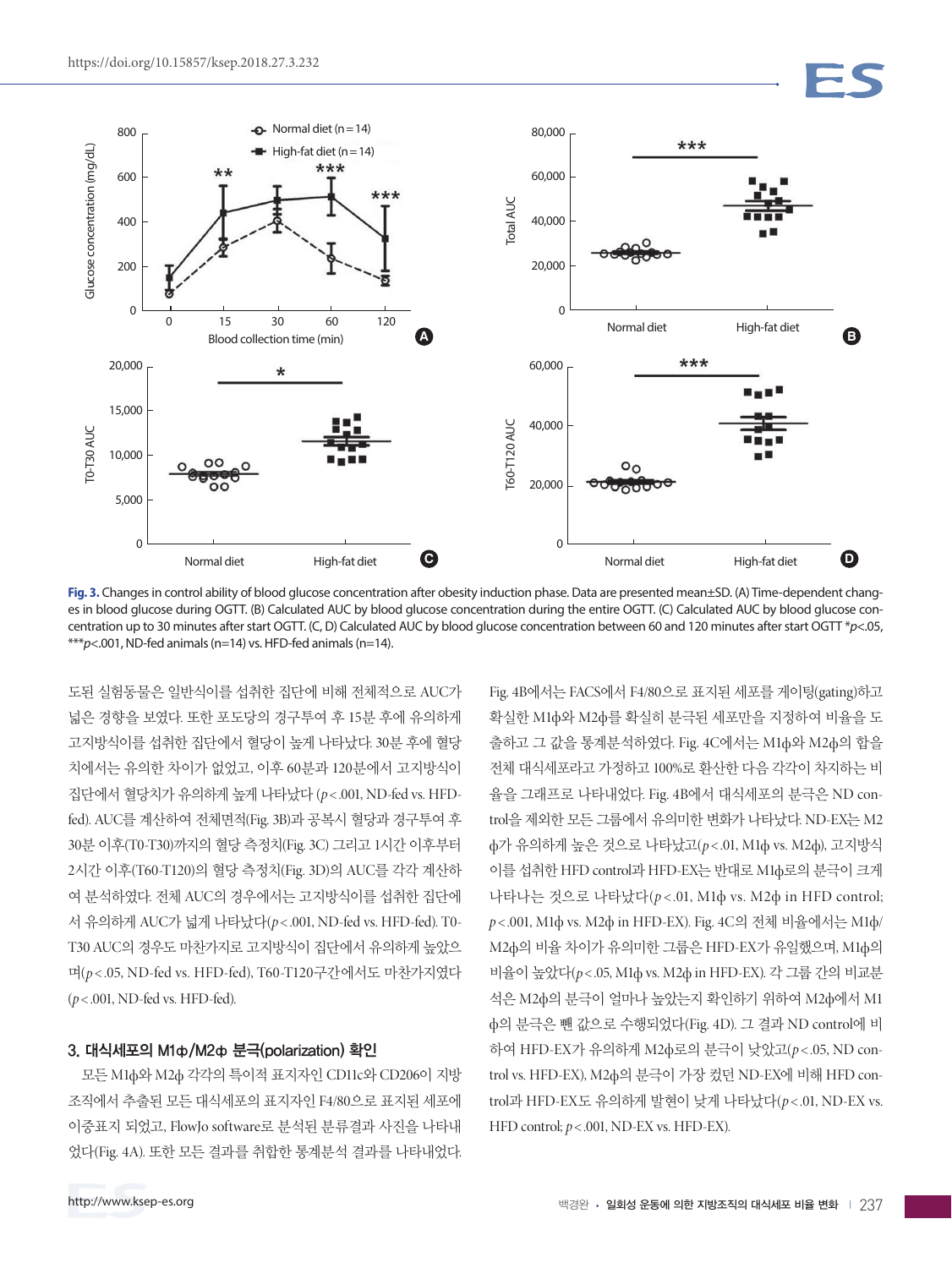Cell population (% of F4/80+ cells)

Cell population (% of F4/80<sup>+</sup> cells)

 $\overline{0}$ 

-10

M2ф polarization (% of M2ф-M1ф)

M2φ polarization (% of M2φ-M1φ)

-20

-30



**Fig. 4.** Changes in M1ф and M2ф subpopulations with single bout of exercise and obesity. Data are presented mean±SD of seven mice per group. Representative FACS plots F4/80<sup>+</sup> cells gated on macrophages. (A) After single bout of exercise and CD11c<sup>+</sup> and CD206<sup>+</sup> subpopulations gated on F4/80<sup>+</sup> cells. (B, C) Difference in M1ф/M2ф ratio evaluated by statistical analysis. (D) M2ф polarization evaluation with M2ф-M1ф (\*\**p*<.01, \*\*\**p*<.001, different between groups or factors indicated by connecting lines; § *p*<.05, different in M1ф/M2ф ratio within HFD-EX).

ICAM-1, TNF-α 그리고 iNOS의 경우 HFD control과 HFD-EX에서 ND control과 비교하여 유의하게 발현이 높았다(*p*< .05, ND control vs. ND-EX; *p*< .01, ND control vs. HFD control). IL-6의 경우에는 ND-EX에서도 ND control과 비교하여 유의한 차이가 있었다(*p* < .05, ND control vs. ND-EX). Arg1의 경우 ND control과 비교하여 운동을 실시한 ND-EX와 HFD-EX에서 유의하게 높은 경향을 볼 수 있었다(*p* < .01, ND-EX vs. HFD-EX). 또한 일원배치분산분석 결과에서도 통계적으로 유의한 차가 ND-EX와 HFD control 사이와 HFD control과 HFD-EX사이에 나타났 으며(*p*< .01, ND-EX vs. HFD control and HFD control vs. HFD-EX), 운 동을 실시한 ND-EX와 HFD-EX에서 발현이 높았다.

#### 4. 지방조직에서의 대식세포 관련 유전자 발현 분석

염증세포의 부착과 이동에 관여하는 염증성 단백질인 ICAM-1의 발 현은 TNF-α와 같은 염증성 사이토카인(pro-inflammatory cytokine)의 활성화를 자극하고 T 세포의 활성화에 관여한다. 따라서 ICAM-1의 발 현에 의해 염증성 사이토카인인 TNF-α와 IL-6가 자극된다. 따라서 우 리는 ICAM-1과 TNF-α 그리고 IL-6를 분석하였고, 체내 증식된 대식세 포에 의해 과발현되는 iNOS를 측정하여 M1ф의 관련 유전자 발현이 어 떻게 변화하는지 확인하였다(Fig. 5A). 또한 이러한 발현의 변화가 M2ф 의 관련유전자와의 길항작용(antagonism)에 의해 일어나는지 확인하고 자 M2ф 특이적 유전자인 Arg1의 발현을 분석하였다(Fig. 5B). M1ф 관 련 유전자의 발현 경향은 고지방식이를 섭취한 HFD control과 HFD-EX에서 발현이 유의하게 높은 것을 확인하였다(Fig. 5A-a, b, c, and d).

ND control ND-EX HFD control HFD-EX **D**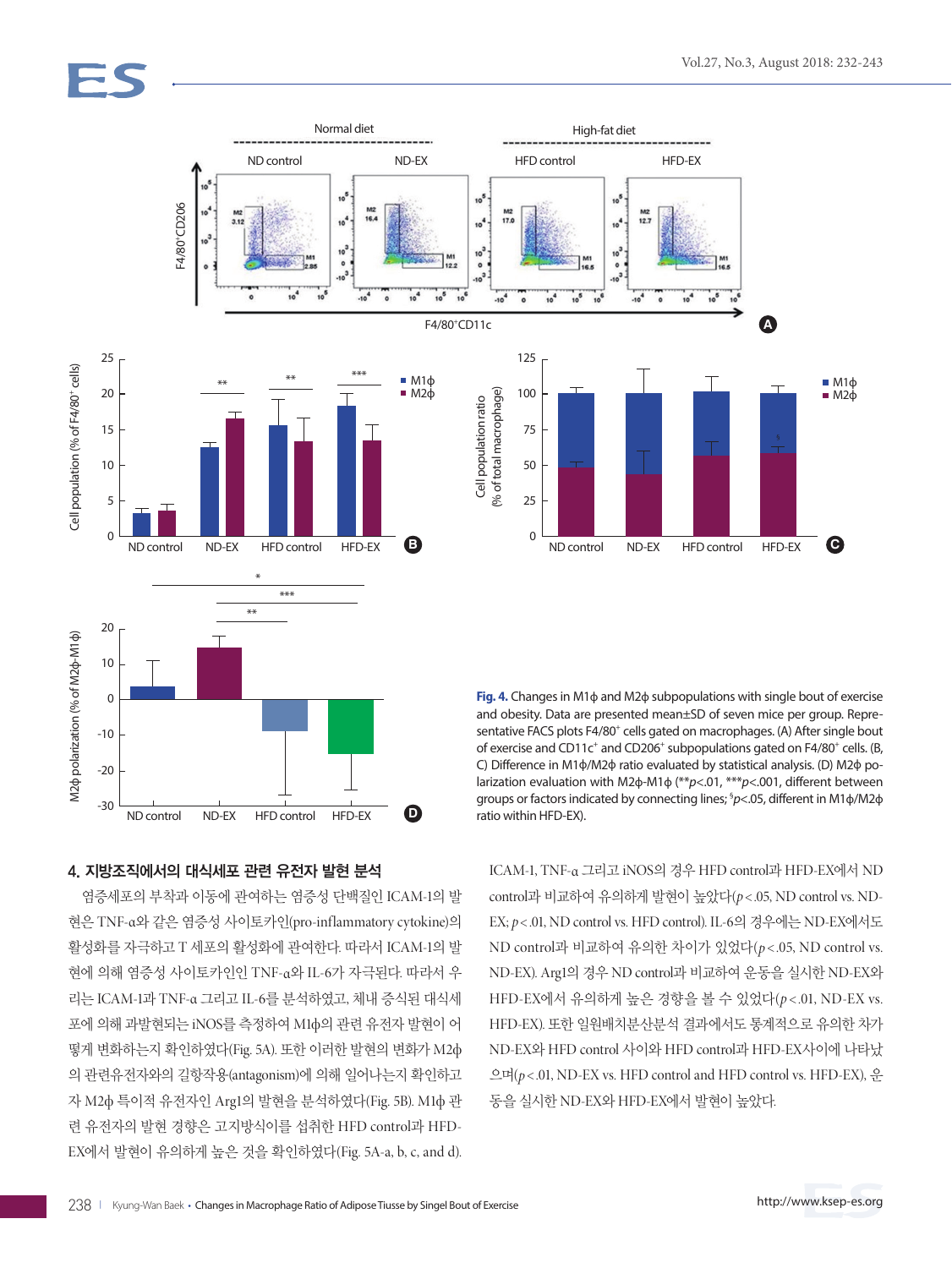

# 논 의

비만유도 기간 동안의 고지방식이 섭취는 높은 식이효율에 의해 과 도한 체중의 증가를 초래하였다(Fig. 2). OGTT 결과에서 확인할 수 있 듯 total AUC와 초기의 인슐린 반응, 즉 인슐린 감수성과 관련이 깊은 T0-T30 구간의 AUC가 고지방식이를 섭취한 집단에서 높게 나타났고, 인슐린 작용 후 실제적인 포도당 제거효율을 나타낸 T60-T120 구간에 서도 AUC가 유의하게 높게 나타났다(Fig. 3). 이는 본 실험과 동일한 수컷 C57BL/6 마우스와 60%의 고지방식이 섭취로 수행된 비만 유도 실험에서 17일간의 유도만으로도 인슐린 저항성이 유발되었으며 동일 한 마우스 및 동일한 식이조성으로 수행된 다른 연구에서도 8주간의 고지방식이 섭취를 통해 극도의 인슐린 저항성이 유발되었음을 확인



**Fig. 5.** Expression differences of macrophage-related genes in isolated adipocytes from adipose tissue. Data are presented mean±SD of seven mice per group. (A) M1ф-related genes. (B) M2ф-related genes (\**p*<.05, \*\**p*<.01, different between groups or factors indicated by connecting lines).

하였다[41,42]. 이러한 사실은 본 연구에서의 10주간의 고지방섭취는 비만이 효과적으로 유도되기에 충분한 기간임을 의미한다. 또한 10주 간의 고지방식이 섭취를 통해 대사적 이상을 동반하여 본 연구의 실험 대상 동물들이 체중 증가뿐만 아니라 대사적으로도 합병증을 가진 임상적인 비만 상태가 되었음을 의미한다. Oliveira의 일회성 운동과 비만쥐에서의 대식세포 변화 관련 연구에서는 비만 유도 후에 인슐린 저항성은 측정되지 않았고, 일회성 운동 후 4시간 뒤에 측정되었다. 이 러한 사실을 많은 문제점을 안고 있다[27]. 가장 큰 문제점은 인슐린 저 항성의 측정 직후에 대식세포의 분화를 측정했다는 사실이다. 해당 연 구에서 인슐린 저항성을 측정하기 위한 실험법으로 hyperglycemic-euglycemic clamp를 실시하였는데 해당 실험법은 정맥과 동맥에 각각 삽 관을 해야하기 때문에 비침습적이지 않아 면역세포의 변화에 영향을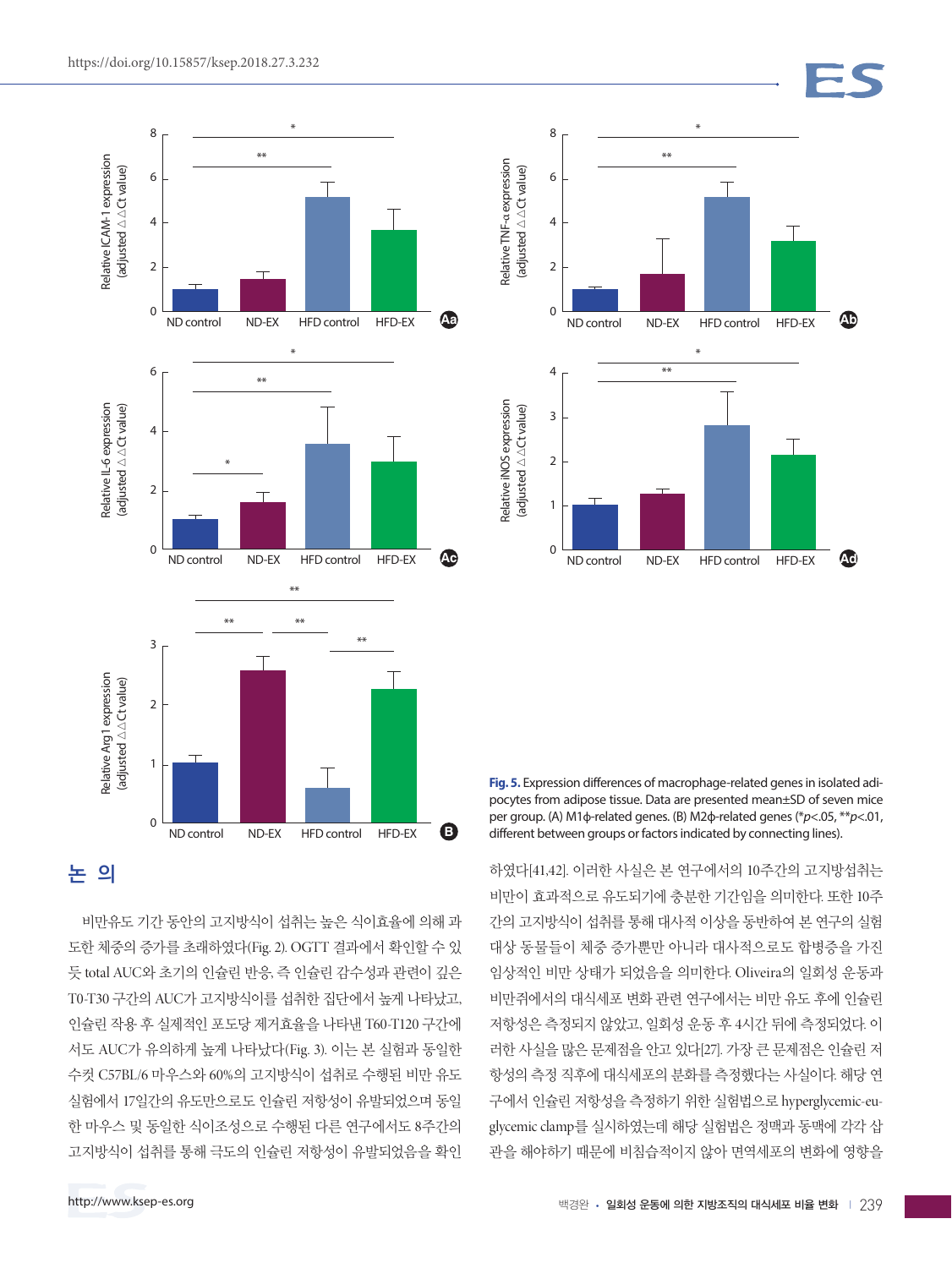# FS

미칠 수 있다[43]. 또한 실험 수행 동안 120분간의 지속적인 포도당과 인슐린의 투여는 실제 인슐린 신호전달과 관련된 대식세포 관련 유전 자의 발현을 증가시킬 수 있다. 또한 동물에게는 장시간의 실험 수행 자체가 상당한 스트레스가 될 수 있다. 따라서 대식세포의 분극을 측 정하기 위한 연구에서는 중재 후에 개입을 최소화하는 것이 중요하다 고 할 수 있다. 본 연구에서는 이러한 대식세포에 영향을 미칠 수 있는 인자들을 최소화하고 이미 일회성의 운동 후에도 인슐린 민감성을 향 상시킬 수 있다는 것은 이미 잘 알려져 있기 때문에 비만 유도 후 운동 중재 이전에 인슐린 저항성을 측정하는 것이 더욱 의미가 있다고 판단 하였다[24,25,44]. 또한 연구의 목적인 정확한 대식세포의 분극 측정을 위해서는 실험 동물의 희생 직전에 인슐린 저항성을 측정하는 것이 오 히려 실험의 결과를 자칫 오해하게 될 수 있는 중대한 오류가 될 수 있 다고 판단하였다. 따라서 일회성의 운동수행 이후에는 지방조직 내 지 방세포 추출 직전까지 대식세포에 영향을 미칠 수 있는 배제하고자 실 험 종료 2주 전에 미리 인슐린 저항성 측정을 위해 OGTT를 수행하였 고 희생 직전에는 체중을 측정하여 비만을 판단하였다.

실험동물의 지방조직을 등장액인 HEPES buffer를 이용하여 살아있 는 상태의 지방세포를 추출하였고 FACS를 이용하여 지방세포들 중 대식세포와 그 유형을 분류하였다(Fig. 4A). 본 연구자는 Fig. 4B의 cell population에서 M1ф과 M2ф의 합이 ND control에서 다른 그룹들에 비하여 현저하게 낮은 것을 확인할 수 있었다. 이러한 결과는 여러 연 구에서 확인되었듯 운동은 선천면역세포의 수를 증가시키고 대식세 포의 기능을 자극할 수 있으며, 비만도 마찬가지로 염증의 증가에 의 해 대식세포의 증가를 시킬 수 있기 때문으로 생각된다[35,45-47]. 그러 나 운동과 비만에 의한 대식세포의 반응에는 분명한 차이가 있으며, 대식세포의 운동과 고지방식이에 의한 자극은 대식세포의 유형이 각 각 다르게 분극된다는 것을 확인하였다(Fig. 4B). 특히, ND-EX에서의 현저하게 높은 M2ф의 분극은 일회성 운동만으로도 염증을 자극하여 전체 대식세포를 크게 증가시키만, 오히려 항염증작용에 관련하는 M2 ф의 분극 비율이 높았다. 반대로 HFD control에서는 M1ф의 분극이 유의하게 높았다. 일회성 운동과 지방조직에서의 대식세포 분극에 관 련한 Oliveira와 그의 동료들의 연구에서는 정상쥐에 운동을 실시한 그룹이 없이 IHC를 실시하여 대조군과 HFD control 및 HFD-EX를 비 교하여 대식세포의 침윤을 평가하였다. 그래프의 통계표시와 그림 설 명문(figure legend)이 일치하지 않아 무엇을 의미하는지 혼란을 주기 는 하나, 설명에 따르면 아마도 해당 논문의 #표기가 HFD와 비교한  $p < 01$  수준에서 유의차를 의미하는 것으로 보이며 이는 전체 F4/80<sup>+</sup> 대식세포가 HFD에 비해 HFD-EX에서 감소하며, 대식세포의 표면에 존재하는 macrophage galactose-type C-type lectin (MGL-1)이 증가한 것으로 나타났다[27]. 그러나 F4/80과 MGL-1 모두 대식세포의 표지자 로서 이러한 연구결과는 상호 모순적이다. 따라서 전체 대식세포의 변 화와 대식세포 분극의 변화 모두 확인하지 못하였다는 것이 결론이며 결국 대식세포의 분극은 확인하지 못하였다.

본 연구에서 사용된 FACS 결과로 M1ф/M2ф의 분극 비율 변화가 논의되는 것은 IHC나 qPCR 같은 실험법에 비해 직접적이고 정량적이 며, 살아있는 세포를 이용하였기 때문에 신뢰도와 타당도가 훨씬 높다 고 할 수 있다. 그러므로 정상 마우스에서 일회성 운동에 의해 증가하 는 M2ф의 실제적인 변화는 확실히 증명되었다고 보아도 무방하다. 이 러한 사실은 일회성 운동은 급성적으로 염증반응을 높이지만 장기간 의 운동과 마찬가지로 항염증작용을 하는 사이토카인이나 이동성 단 백질들의 발현을 정상적으로 조절함으로써 면역체계의 균형을 유지한 다는 것을 말해준다. 또한 이전 연구결과들과 마찬가지로 비만은 M1ф 를 증가시키고 이로 인한 비정상적인 면역반응으로 전신의 염증반응 이 유발되고 있음을 시사하고 있다[48]. 그러나 기대와는 달리 고지방 식이에 의해 유발된 비만동물에서 일회성의 운동의 실시는 오히려 급 격한 M1ф의 증가를 초래하였다(Fig. 4B, C, and D). 이러한 사실은 HFD-EX 내에서 M1ф과 M2ф의 비율은 F4/80+ 세포 중에서도 유의한 차이가 있었고(Fig. 4B), M1ф/M2ф를 합하여 전체 대식세포로 감안하 여 비율을 산정한 값에서도 유의한 차이가 있었다는 결과에서 확인할 수 있었다(Fig. 4C). 그룹 간의 비교분석에서도 HFD-EX가 ND control (*p*< .05)과 ND-EX (*p*< .001)와 차이가 있었다. 특히 ND-EX와의 차이 는 두 그룹 간의 차이는 "고지방식이로 인한 비만"이라는 단일 인자가 M1ф에서 M2ф로의 표현형 전환을 억제하였다는 것을 의미하고 있다. 이전의 연구에서는 일회성의 운동이 M2ф 관련 유전자의 증가만으로 대식세포 분화를 유도할 수 있다고 하였으나 본 연구에서 실질적으로 세포의 M2ф 분극을 증가시키지 높이지 못한다는 것을 확인하였다. 따라서 이전의 일회성 운동 관련 연구는 유전자 발현 수준에서의 차 이만을 가지고 추론하여 대식세포 분화를 유도할 것이라고 결론에서 언급하였으나 실제 분극은 오히려 고지방식이와 함께 운동을 실시한 HFD-EX에서 M1ф가 가장 유의하게 높았다[27]. 그러나 본 연구에서 도 마찬가지로 M2ф 관련 유전자 발현은 이전의 일회성 운동 연구와 마찬가지로 실제 증가하였다. 이러한 사실은 일회성 운동만으로는 M1 ф에서 M2ф의 표현형 전환을 통한 비만의 개선이 어렵다는 것을 의미 함과 동시에 몇 가지 가능성을 시사한다. 그 가능성의 첫 번째로는 운 동강도가 다르게 주어졌을 때의 반응은 다를 수 있다는 사실이고, 두 번째로는 장기간의 트레이닝으로는 효과적일 수 있다는 사실이다. ND-EX에서 운동은 단독적으로 M2ф의 분극을 증가시켰으므로 일회 성의 운동이 독립적으로 M1ф에서 M2ф의 표현형 전환을 가져올 수 있다는 것은 명확하다. 하지만 비만동물 모델의 특성에 따른 상대적인 운동강도가 설정되지 않아 본 연구에서 실시된 15 m/min의 강도로 1 시간 동안의 운동은 급성운동으로서 실험동물에게 과도한 스트레스 가 주어졌을 수 있다. 따라서 더 낮은 강도의 운동이 주어졌을 때 M2ф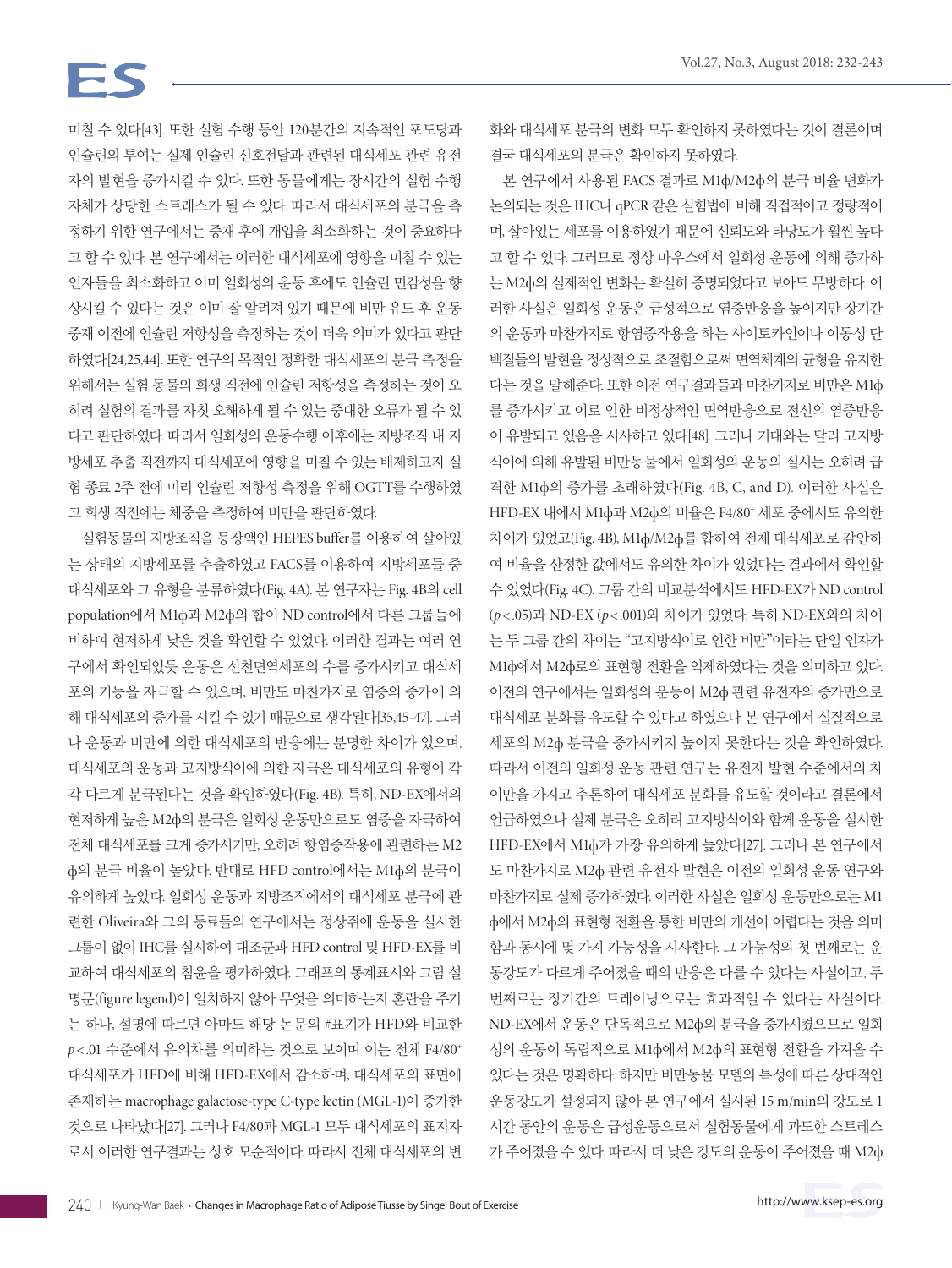분극의 증가에 효과적일 가능성이 높으며, 스트레스를 제외한 운동강 도가 더욱 더 중요한 인자라면 더 높은 강도로 실시하였을 때 효과적 일 수도 있다. 이에 대한 추가적인 연구가 필요할 것으로 보인다. 또한 비만을 개선하기 위해서는 장기간의 노력이 필요하듯 M1ф에서 M2ф 로의 표현형 변화도 비만인 경우에는 오랫동안 증가된 M1ф로의 분극 이 유지되어 왔기 때문에 일회성의 운동만으로 바뀌기는 힘들 수도 있 다는 것을 보여준다. 그러나 장기간의 규칙적인 운동은 비만으로 인해 각 조직이나 장기 내의 지질수용량을 초과하여 축적되어 기능의 저해 를 초래하는 일명 "지질독성(lipotoxicity)" 현상에 의하여 증가된 근육 내의 과도한 지방축적을 감소시키기도 하고 인슐린 감수성을 증가시 키기도 한다[49,50]. 따라서 장기간의 운동은 이러한 긍정적인 변화와 마찬가지로 M1ф/M2ф의 표현형 변화가 함께 일어날 수 있는 것으로 예상된다. 그러므로 추후 연구에서는 장기간의 트레이닝 효과를 분석 할 필요성이 있다.

그러나 본 연구자는 마지막 가능성으로 제안하고 싶은 것이 있다. 유의차는 없었으나 오히려 HFD-EX에서 M1ф 비율이 더 높았고 표준 편차는 더욱 적었다는 사실은 조금 역설적으로 보인다. 따라서 본 연 구에서 유발된 비만 마우스의 비만으로 인해 높은 유리지방산과 증가 된 인슐린 저항성으로 인한 포도당 대체적인 지방산의 이용 증가와 관 련이 있지 않을까 조심스럽게 제안해본다. 인슐린 저항성의 증가로 인 한 혈당 조절 장애에 의해 세포에서 포도당 이용능력은 저하되고 지방 산의 산화가 일반적으로 증가한다. 이러한 지방산 산화의 증가는 대식 세포의 발현 증가를 야기할 수 있고 운동을 통하여 증가된 지방산 산 화가 동시에 작용함으로써 상승작용을 일으켰을 수 있다는 가능성을 제기할 수 있다. 왜냐하면 본 연구에서 ND control에 의해 증가된 TNFα와 IL-6는 이전 연구와 같이 지방조직에서 지방의 분해를 자극하여 인슐린 저항성을 유도한 것으로 보여지며[51], 일반적으로 운동을 통 한 아디포넥틴의 증가는 AMP-활성 단백질 키나아제(AMP-activated protein kinase) 신호를 자극하여 지방산의 산화를 증가시키기 때문이 다[52,53]. 또한 운동에 의해서 인슐린 감수성은 증가하고 체내 포도당 저장과 이용능력을 높일 수 있기 때문에[44], 이러한 결과가 ND-EX의 결과에 비추어 부정적인 반응만은 아닐 수도 있다고 생각된다. qPCR 결과는 이러한 가능성을 뒷받침한다. M1ф 관련 유전자(Fig. 5A)의 발 현에서는 ND control에 비해서 유의하게 높게 나타났으나, 동시에 M2ф 관련 유전자인 Arg1도 유의하게 높게 발현되었다는 사실이 바로 그러 한 근거이다.

결과를 직접적으로 해석하자면 고지방식이가 주어졌음에도 불구하고 ND control과 HFD control에 비해 유의하게 높게 발현되었고, ND-EX와 유의한 차이가 없으므로 같은 수준으로 유지되는 것으로 나타났다. 따라서 일회성 운동에 의해 M1ф에서 M2ф의 표현형 변화가 mRNA 수준에서 독립적으로 일어나고 있으나, 오랜기간 지속된 고지방식이

에 의하여 M1ф 관련 유전자(ICAM-1, TNF-α, IL-4 및 iNOS)의 발현이 동시에 높게 일어나고 이러한 유전자 발현의 개입에 의해 실질적인 대 식세포의 비율 변화에 영향을 미치지 못하였다. 하지만 M2ф 관련 유 전자인 Arg1의 발현이 HFD control에 비해 HFD-EX에서 크게 증가함 을 보여주어 지속적인 운동이 장기간의 M2ф 관련 유전자 발현을 자 극하여 실제로 대식세포의 분극 비율 차이에 영향을 미칠 수 있다는 가능성을 보여주었다. 또한 이전의 일회성 운동연구에서는 정상식이 와 함께 운동을 실시한 그룹이 없어서 평가가 불가능했으나 본 연구에 서 M2ф의 발현이 ND-EX에 비해 ND control과 HFD control 모두 유 의하게 발현이 낮았고, HFD-EX와는 차이가 없었다는 사실은 식이와 는 무관하게 운동이 단독적으로 M2ф 관련 유전자의 발현의 증가시킨 다는 것을 의미한다. 이러한 결과는 일회성의 운동만으로는 유전자 발 현 조절에 의해 실제적인 M1ф/M2ф분극에 의한 표현형 비율 차이를 유도하지 못하였다는 결과와 함께 이번 연구에서 새롭게 발견한 주요 결과이다.

## 결 론

일회성 운동은 대식세포의 실제적인 분극 차이를 가져오지 못하나 M2ф 관련 유전자의 발현을 증가시킨다. 또한 운동이 비만이나 식이에 관계없이 독립적으로 M2ф 관련 유전자 발현을 증가시킨다는 것을 본 연구에서 새롭게 확인하였다.

## **REFERENCES**

- 1. Chambless LE, Heiss G, Folsom AR, Rosamond W, Szklo M, et al. Association of coronary heart disease incidence with carotid arterial wall thickness and major risk factors: the Atherosclerosis Risk in Communities (ARIC) Study, 1987-1993. Am J Epidemiol. 1997;146(6):483-94.
- 2. Eckel RH, Krauss RM. American Heart Association call to action: obesity as a major risk factor for coronary heart disease. Circulation. 1998;97(21):2099-100.
- 3. Grundy SM. Obesity, metabolic syndrome, and coronary atherosclerosis. Circulation. 2002;105(23):2696-8.
- 4. Fontbonne A, Eschwege E, Cambien F, Richard JL, Ducimetiere P, et al. Hypertriglyceridaemia as a risk factor of coronary heart disease mortality in subjects with impaired glucose tolerance or diabetes. Diabetologia. 1989;32(5):300-4.
- 5. Fazel Y, Koenig AB, Sayiner M, Goodman ZD, Younossi ZM. Epidemiology and natural history of non-alcoholic fatty liver disease. Metabolism. 2016;65(8):1017-25.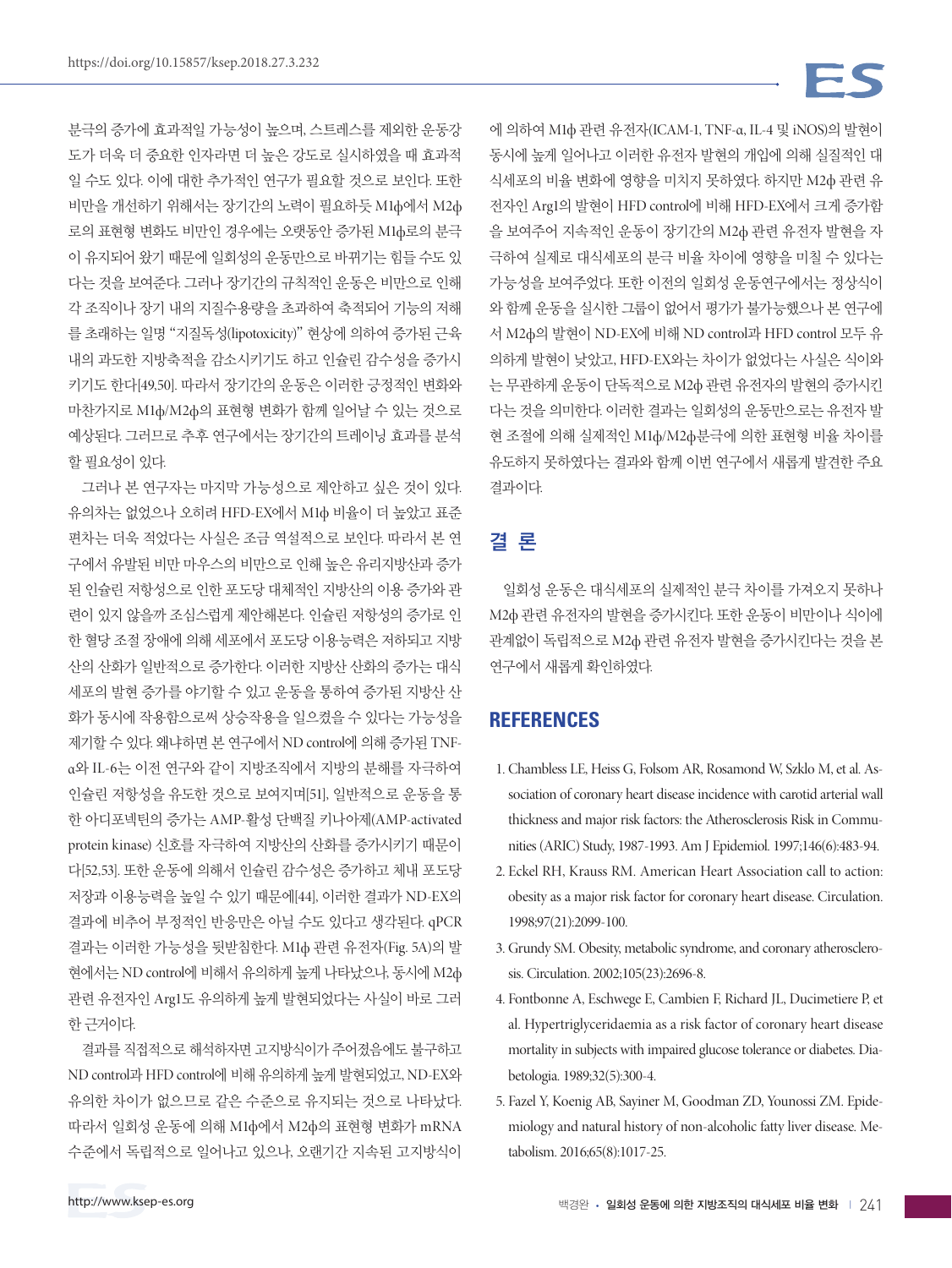- 6. Pappachan JM, Antonio FA, Edavalath M, Mukherjee A. Non-alcoholic fatty liver disease: a diabetologist's perspective. Endocrine. 2014; 45(3):344-53.
- 7. Huh JY, Park YJ, Ham M, Kim JB. Crosstalk between adipocytes and immune cells in adipose tissue inflammation and metabolic dysregulation in obesity. Mol Cells 2014;37(5):365.
- 8. Amano SU, Cohen JL, Vangala P, Tencerova M, Nicoloro SM, et al. Local proliferation of macrophages contributes to obesity-associated adipose tissue inflammation. Cell Metab. 2014;19(1):162-71.
- 9. Kelishadi R, Roufarshbaf M, Soheili S, Payghambarzadeh F, Masjedi M. Association of childhood obesity and the immune system: a systematic review of reviews. Child Obes. 2017;13(4):332-46.
- 10. Nishimura S, Manabe I, Nagasaki M, Seo K, Yamashita H, et al. In vivo imaging in mice reveals local cell dynamics and inflammation in obese adipose tissue. J Clin Invest. 2008;118(2):710-21.
- 11. Kim F, Pham M, Luttrell I, Bannerman DD, Tupper J, et al. Toll-like receptor-4 mediates vascular inflammation and insulin resistance in diet-induced obesity. Circulation Res. 2007;100(11):1589-96.
- 12. Borst SE, Conover CF. High-fat diet induces increased tissue expression of TNF-α. Life Sci. 2005;77(17):2156-65.
- 13. Jiao P, Chen Q, Shah S, Du J, Tao B, et al. Obesity-related upregulation of monocyte chemotactic factors in adipocytes: involvement of nuclear factor-kappaB and c-Jun NH2-terminal kinase pathways. Diabetes. 2009;58(1):104-15.
- 14. Lee BC, Kim MS, Pae M, Yamamoto Y, Eberlé D, et al. Adipose natural killer cells regulate adipose tissue macrophages to promote insulin resistance in obesity. Cell Metab. 2016;23(4):685-98.
- 15. Kelly B, O'Neill LA. Metabolic reprogramming in macrophages and dendritic cells in innate immunity. Cell Res. 2015;25(7):771-84.
- 16. Lumeng CN, Saltiel AR. Inflammatory links between obesity and metabolic disease. J Clin Invest. 2011;121(6):2111-7.
- 17. Zeyda M, Farmer D, Todoric J, Aszmann O, Speiser M, et al. Human adipose tissue macrophages are of an anti-inflammatory phenotype but capable of excessive pro-inflammatory mediator production. Int J Obes. 2007;31(9):1420-8.
- 18. Nishimura S, Manabe I, Nagasaki M, Eto K, Yamashita H, et al. CD8+ effector T cells contribute to macrophage recruitment and adipose tissue inflammation in obesity. Nat Med. 2009;15(8):914-20.
- 19. Deiuliis J, Shah Z, Shah N, Needleman B, Mikami D, et al. Visceral adipose inflammation in obesity is associated with critical alterations in tregulatory cell numbers. PloS one. 2011;6(1):e16376.
- 20. Makki K, Froguel P, Wolowczuk I. Adipose tissue in obesity-related inflammation and insulin resistance: cells, cytokines, and chemokines. ISRN Inflamm. 2013;2013:139239.
- 21. Gnad T, Scheibler S, von Kugelgen I, Scheele C, Kilic A, et al. Adenosine activates brown adipose tissue and recruits beige adipocytes via A2A receptors. Nature. 2014;516(7531):395-9.
- 22. Kawanishi N, Yano H, Yokogawa Y, Suzuki K. Exercise training inhibits inflammation in adipose tissue via both suppression of macrophage infiltration and acceleration of phenotypic switching from M1 to M2 macrophages in high-fat-diet-induced obese mice. Exerc Immunol Rev. 2010;16:105-18.
- 23. Bruun JM, Helge JW, Richelsen B, Stallknecht B. Diet and exercise reduce low-grade inflammation and macrophage infiltration in adipose tissue but not in skeletal muscle in severely obese subjects. Am J Physiol Endocrinol Metab. 2006;290(5):E961-7.
- 24. Bradley RL, Jeon JY, Liu FF, Maratos-Flier E. Voluntary exercise improves insulin sensitivity and adipose tissue inflammation in diet-induced obese mice. Am J Physiol Endocrinol Metab. 2008;295(3):E586-94.
- 25. Frøsig C, Richter EA. Improved insulin sensitivity after exercise: focus on insulin signaling. Obesity. 2009;17(S3):S15-S20.
- 26. Oliveira AG, Carvalho BM, Tobar N, Ropelle ER, Pauli JR, et al. Physical exercise reduces circulating lipopolysaccharide and toll–like receptor 4 activation and improves insulin signaling in tissues of diet-induced obesity rats. Diabetes. 2011;60(3):784-96.
- 27. Oliveira AG, Araujo TG, Carvalho BM, Guadagnini D, Rocha GZ, et al. Acute exercise induces a phenotypic switch in adipose tissue macrophage polarization in diet-induced obese rats. Obesity. 2013;21(12):2545-56.
- 28. Winchester L, Veeranki S, Givvimani S, Tyagi SC. Exercise mitigates the adverse effects of hyperhomocysteinemia on macrophages, MMP-9, skeletal muscle, and white adipocytes. Can J Physiol Pharmacol. 2014;92(7):575-82.
- 29. Kawanishi N, Yano H, Yokogawa Y, Suzuki K. Exercise training inhibits inflammation in adipose tissue via both suppression of macrophage infiltration and acceleration of phenotypic switching from M1 to M2 macrophages in high-fat-diet-induced obese mice. Exerc Immunol Rev. 2010;16:105-18.
- 30. Jeong J, Lee Y, Lee W, Park H. Moderate exercise training inhibits lipid metabolism and macrophage infiltration in high fat dietinduced obese mice. Exer Sci. 2015;24(2):161-7.
- 31. Oliveira AG, Carvalho BM, Tobar N, Ropelle ER, Pauli JR, et al. Statement of retraction. Physical exercise reduces circulating lipopolysac-